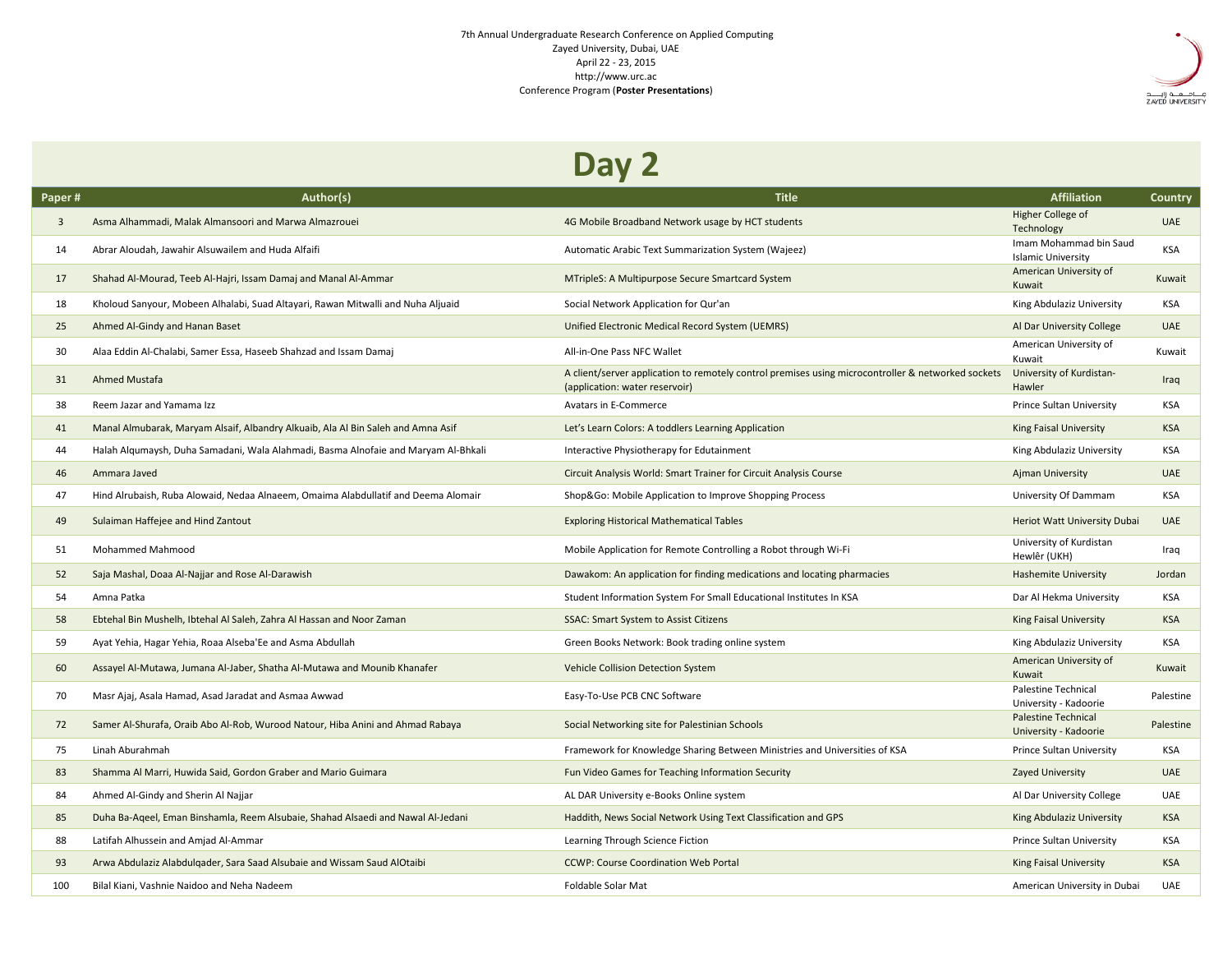## 7th Annual Undergraduate Research Conference on Applied Computing Zayed University, Dubai, UAE April 22 - 23, 2015 http://www.urc.ac Conference Program (**Poster Presentations**)



| Paper# | Author(s)                                                                                                                                                                                        | <b>Title</b>                                                                       | <b>Affiliation</b>                                  | Country    |
|--------|--------------------------------------------------------------------------------------------------------------------------------------------------------------------------------------------------|------------------------------------------------------------------------------------|-----------------------------------------------------|------------|
| 101    | Hanan Alharbi, Haneen Alghamdi and Nourah Alzahem                                                                                                                                                | Live Islam Hybrid Application                                                      | Imam Mohammad bin Saud<br><b>Islamic University</b> | <b>KSA</b> |
| 102    | Alaa Ageel and Linah Abu Rahmah                                                                                                                                                                  | Software Design Models for Student Community System                                | Prince Sultan University                            | <b>KSA</b> |
| 108    | Malak Al Zahrani, Ghadeer Zaeem, Noura Baghozha and Khadeeja Al Solami                                                                                                                           | Alzheimer Interactive Care Application                                             | King Abdulaziz University                           | <b>KSA</b> |
| 110    | Raghad Al Housari, Hassan Noura, Fayza Almarzoogi, Adrien Drouot, Goerig Laurent and Piot Pascal                                                                                                 | Fault Tolerant Control Laws for a Combat Aircraft                                  | <b>UAE University</b>                               | <b>UAE</b> |
| 111    | Hasan Alomran, Mohammed Alnagdy and Mohammed Misbhauddin                                                                                                                                         | Evaluating the effectiveness of using Brainwaves for User Authentication           | <b>King Faisal University</b>                       | <b>KSA</b> |
| 112    | Rasha Shakir Abdulwahhab, Arwa Habib Alryiami, Maria Ismail Albelushi and Nouf Ahmed Algasmi                                                                                                     | Intelligent E-Supermarket System (IEMS)                                            | College of Applied Sciences                         | Oman       |
| 114    | Uzair Attique and Mahnoor Mir Zafar                                                                                                                                                              | BioMed eLearn: Smart Tutor for Biomedical Courses                                  | <b>Ajman University</b>                             | <b>UAE</b> |
| 118    | Shuji Shefeekh, Rohit Jaggi, Hassan Bello and Agaba Peter                                                                                                                                        | SAMA - A Sign Language Learning Application                                        | University of wollongong                            | <b>UAE</b> |
| 120    | Hamda Al Breiki, Haifaa Al Kaabi and Haleema Al Marzooqi                                                                                                                                         | <b>Smart Counter</b>                                                               | <b>HCT</b>                                          | <b>UAE</b> |
| 121    | Mohammed Eliwa, Ahmad Abdelhameed, Ahmad Mahmoud, Ali Abou-Elnour, Musaab Hasan and<br>Mohammad Rehan                                                                                            | Voice Control of Smart Home with Smart Phone for Elderly and Disabled People       | Ajman University-Fujairah                           | UAE        |
| 123    | Al-Hassan Abed Al-Rahman, Mohammad Masadeh, Rashed Abu Al-Asal and Mahmoud Al-Ayyoub                                                                                                             | A Prototype of a Mind-Controlled Unmanned Ground Vehicles through the Cloud        | Jordan University of Science<br>and Technology      | Jordan     |
| 124    | <b>Budoor Almannai</b>                                                                                                                                                                           | An Ultimate Guide to A's                                                           | Ajman University                                    | <b>UAE</b> |
| 126    | Reem Alsane, Hessa Alhasan and Jibran Yousafzai                                                                                                                                                  | The Smart Meter Tracker                                                            | american university of<br>kuwait                    | Kuwait     |
| 127    | Abeer Alsouly, Alanood Alfraih, Lama Alfallaj, Naima Alrashed and Nada Alyahya                                                                                                                   | Occasion: A mobile-based hall booking system                                       | King Saud University                                | <b>KSA</b> |
| 128    | Zahra'A Hamwy, Amal Haqas, Muna Aidaros Ali Saif and Masra Eldremele                                                                                                                             | SwiftShop Mobile Application, Social Network for Shopaholic and Trading Enthusiast | King Abdulaziz University                           | <b>KSA</b> |
| 130    | Linah Aburahmah and Alaa Aqeel                                                                                                                                                                   | Adoption of Cloud Computing in KSA for Enterprise Resource Planning                | Prince Sultan University                            | <b>KSA</b> |
| 134    | Maram Al-Ashqar                                                                                                                                                                                  | First grade mathematics course                                                     | <b>Hashemite University</b>                         | Jordan     |
| 135    | Saadah Jumah, Bashayer Mohamed, Meera Jumah, Musaab Hasan, Mohammad Rehan and Ali Abou-<br>Elnour                                                                                                | Indoor Position Tracking Based on Wireless Communication Systems and Smart Devices | Ajman University-Fujairah                           | <b>UAE</b> |
| 142    | Buthaina Alhebshi, Mariam Al Khyeli and Abdallah Tubaishat                                                                                                                                       | Customer Relationship Management: A Distinction between ERP and CRM                | <b>Zayed University</b>                             | <b>UAE</b> |
| 144    | Huda AlAbdullatif, Khaledah AlHajjar, Mashael AlMutlag, Norah Al Kassim and Reem BinTalb                                                                                                         | <b>Auto Estimation</b>                                                             | King Saud University                                | <b>KSA</b> |
| 147    | Hassan Alnoury, Malik Qasaimeh and Raad Al Qasas                                                                                                                                                 | Design and Assessment of an Enhanced Data Encryption Standard                      | <b>Princess Sumaya University</b><br>for Technology | Jordan     |
| 149    | Maha Abdulla Al Helali, Hend Saif Al Ruwahi, Kaltham Khaled Al Rumathi, Azza Khalfan Al Kaabi, Fatima<br>Butti Al Kaabi, Fatima Khalfan Al Kaabi, Huwida E Said, Mohamad Badra and Gordon Graber | Fazatcom: a UAE Blood Donor Mobile App                                             | Zayed University                                    | UAE        |
| 150    | Seham Albedah, Lojain Al-Yousef, Shahad Al-Qahtani, Khlood Al-Ateeq and Haifa Al-Sefyani                                                                                                         | Shop for me                                                                        | King Saud University                                | <b>KSA</b> |
| 152    | Njood Algahtani, Alhanouf Alhusaini, Yara Altihini, Shahad Alkithiri and Ghada Alaskar                                                                                                           | Rehlati: Arabic social media mobile application                                    | King Saud University                                | <b>KSA</b> |
| 155    | <b>Atheer Alotabi</b>                                                                                                                                                                            | API: Automatic Plagiarism Inspector system                                         | King Saud University                                | <b>KSA</b> |
| 156    | Fatima Al-Haddad, Sara Bataweel, Areej Al-Bogomi, Lojeen Al-Ateeq and Arwa Oqailan                                                                                                               | Air Pollution Monitoring System                                                    | King Saud University                                | <b>KSA</b> |
| 157    | Sarah Al-Muslam, Lma Alowais and Latifah Algabbani                                                                                                                                               | SurveyProfessor                                                                    | King Saud University                                | <b>KSA</b> |
| 158    | Ahmed Al-Katheeri, Zayed Al-Jaberi, Abdulla Bo Ali, Omar Alfandi, Fatna Belgasmi, Abdullah Tubaishat and<br>Faouzi Kamoun                                                                        | National Service Mobile App                                                        | Zayed Univesity                                     | UAE        |
| 159    | Amal Al-Fawaz                                                                                                                                                                                    | Listen For Me                                                                      | King Saud University                                | <b>KSA</b> |
| 162    | Arif Mushtaq, Maryam Mazrooei, Moza Alshamsi, Rania Khamis and Maha Saqir                                                                                                                        | Expo 2020 Effects on Dubai Tourism Industry                                        | HCT - Dubai Women's<br>College                      | <b>UAE</b> |